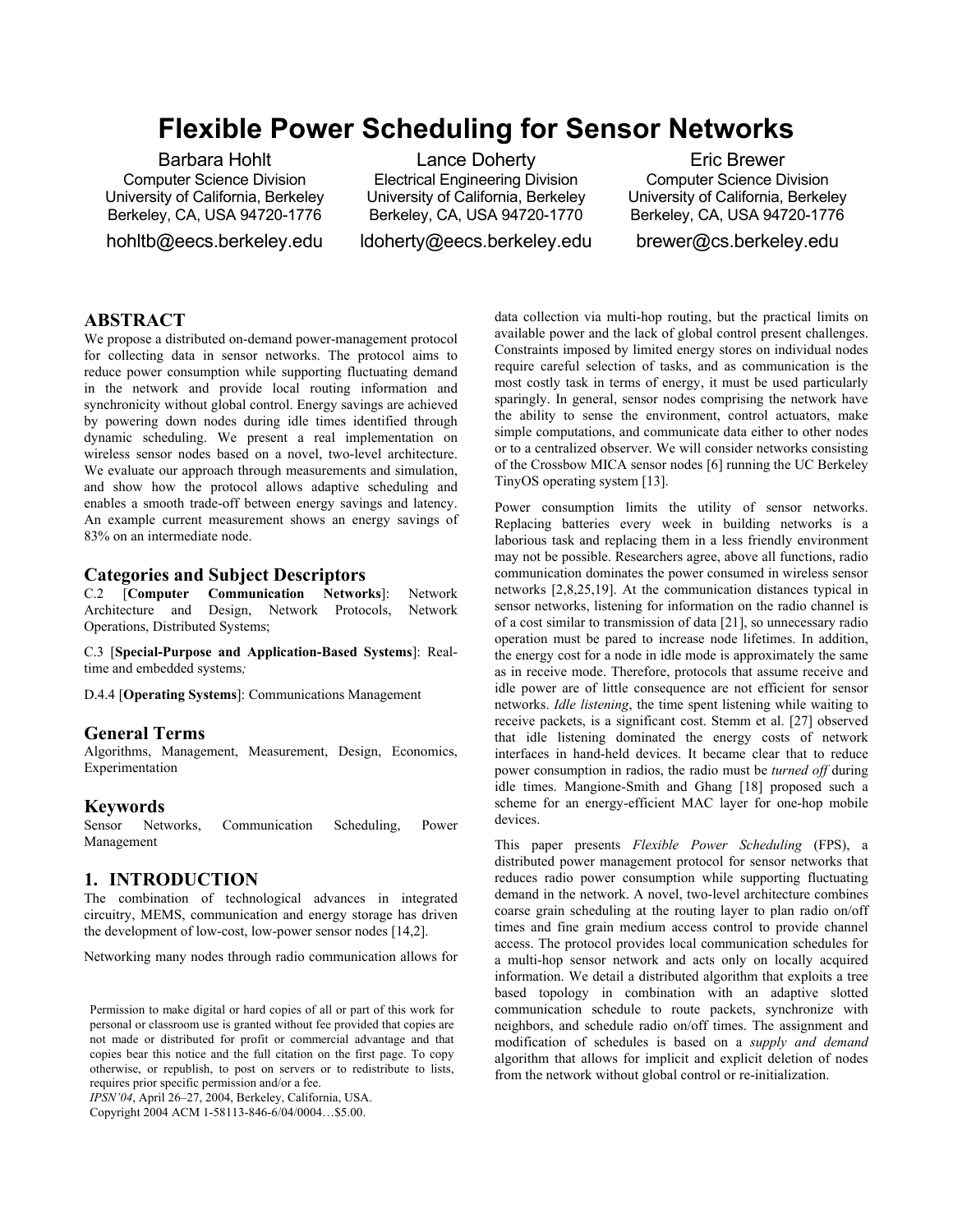We use sense-to-gateway data collection as the application driver for our protocol. Sense-to-gateway applications represent a large class of wireless sensor network applications and have a natural tree topology that can be exploited for flexible power scheduling. These applications collect data from the environment and forward the data to a base station where it can be stored in a central database for evaluation. Such applications include equipment tracking, building-wide energy monitoring, habitat monitoring [17], conference room reservations [5], art museum monitoring [24], and automatic lawn sprinklers [7]. The communication is primarily one way: from the data-collecting node to the base station. Our protocol may be extended to two-way communication, but in this paper we will focus primarily on network to gateway communication. Our protocol does not support arbitrary many-to-many communication such as would be required in event tracking applications.

The remainder of the paper is organized as follows: Section 2 describes sensor network issues, Section 3 introduces our flexible power scheduling protocol, Section 4 makes the algorithm precise, Section 5 describes an implementation on UC Berkeley nodes and gives some experimental results (energy, adaptation, latency), Section 6 discusses related work, and Section 7 provides concluding remarks.

# **2. BACKGROUND DISCUSSION**

Multi-hop topologies play a significant role in sensor networks. In terms of wireless communication, it is more energy efficient to transmit over several short distances than it is to transmit over a few long distances [19]. Short distances require less energy to transmit and have better signals resulting in fewer retransmissions due to packet loss.

Multi-hop networks have problems with congestion at the sink and unfair end-to-end bandwidth allocation. The farthest nodes do not have as fair a chance of getting their data to the base station as the nearest nodes. Due to the lossy nature of wireless links, the chance of packet loss grows geometrically with each hop. Traffic in sensor networks tends to be highly correlated as well. Asynchronous events can trigger sudden bursts of traffic that can lead to collisions, congestion, and channel capture [28].

In theory, slotted time division schemes can solve these problems. Slotted time division has a natural structure that leaves traffic uncorrelated and provides end-to-end fairness. More importantly, slotted time division schedules are *energy efficient* because it is known *when the radio will be idle*. Global schedules can be generated in such away that bandwidth is essentially reserved from source to sink and from the schedule it is clear when to turn the radio on and off locally.

By and large, slotted time division schemes require centralized control, have static global schedules, and require fine-grain time synchronization. The algorithm proposed in this paper exploits a tree-based topology that enables a distributed algorithm using no centralized control, has adaptive local schedules, and requires only coarse-grain time synchronization.

We propose a two level architecture: coarse-grain scheduling at the routing layer to schedule all communication for the purpose of powering the radio on-and-off during idle times, and fine-grain medium access control at the MAC-layer to handle channel access.



<u>\_ՈՄՄԱՄՄԱՄՄԱՄՄԱՄՄԱՄՄԱՄԱՄԱՄԱՄԱՄԱՄԱՄ</u>

## **Figure. 1: Coarse-grain scheduling (above) and fine-grain medium access (below).**

Fairness requires a global view of the network. We need some information about traffic and topology, which requires a higherlevel operation. Slotted systems require network-wide fine-grain time synchronization for use of discrete time slots. This is easy to achieve in centralized networks, but much more difficult in multihop networks. If we choose a coarse-grain schedule then time synchronization becomes easy and will be sufficient for the algorithm proposed here.

The algorithm is distributed. There is no oracle to generate and distribute a network-wide global schedule. However, discovery can be done locally because we are using a constrained tree topology. Through the exchange of messages a local schedule can be generated at each node and adapted to the changing needs of the network. On the TinyOS platform messages are delivered at the Active Message layer [12] and the routing layer is above. It is the routing layer that has knowledge of route through traffic as well as source-generated traffic in a sensor node.

Although the coarse-grain schedule reduces contention, it is not the case the medium will be absolutely contention free. The algorithm does not generate the perfect distributed schedule, so we still need a MAC layer to handle those cases where in different parts of the network nodes are transmitting at the same time, but can overhear each other.

The coarse-grain schedule reduces contention because it can coordinate transmission times and distribute traffic. A MAC layer is still required, but will have less work to do. The combination of a coarse-grain schedule and MAC-layer protocol reduces contention and increases end-to-end fairness. The distributed schedule has the effect of doing connection-less flow control and the distributed algorithm provides reserved bandwidth from source to sink.

# **3. FPS PROTOCOL**

# **3.1 Goals of the Protocol**

The main goal of flexible power scheduling is to reduce power consumption while supporting fluctuating demand in the network for data collection. It schedules transmit and receive time slots in each node's *power schedule* and sleeps during idle periods. Local power schedules dynamically adapt as network demand changes. The assignment and modification of schedules is distributed without global control and without a network-wide global initialization phase. The protocol supports data collection applications and communication is assumed to be primarily oneway, toward a base station, and there may be multiple base stations.

# **3.2 Definitions**

Time is broken up into slots. Each slot *s* corresponds to a length of time  $T_s$ . Slot numbering is periodic modulo  $\hat{m}$ , i.e. slot  $s+m$  is called slot *s*. Generally, the same events will occur periodically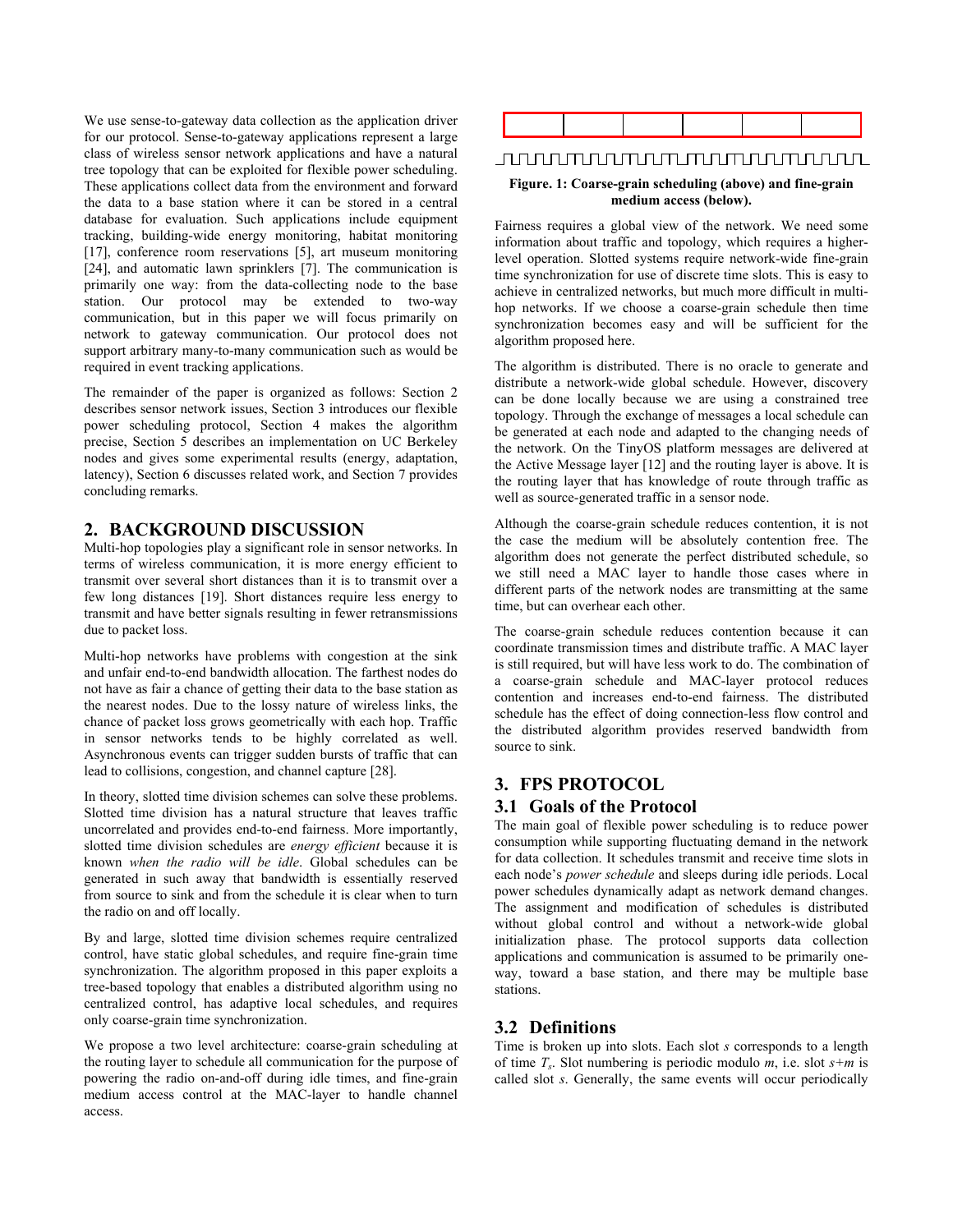and during the same slot in different cycles. A cycle *c* hence represents a length of time  $T_c = mT_s$ .

Each node maintains a local *power schedule* of what operations it performs over the course of a cycle. During each slot of the cycle, the node can have one of six states that, for now, can be considered as one of three states: (i) Receiving, (ii) Transmitting, or (iii) Idle. In general, the number of receive slots in the local schedule of node *a* plus its own original source demand represents the *demand* at node *a* and the number of transmit slots in the local schedule at node *a* represents the *supply* at node *a*. Transmit and receive slots in the local schedule allow the node to know when its neighbors are ready to transmit to or receive from this node.



**Figure. 2: Definition of the terminology used in power scheduling** 

Conceptually, we represent the collection of local schedules as an *N*x*m* matrix *Ω* where *N* is the total number of nodes. For example, *Ω*(*n,s*) tells which of the three states node *n* is in during slot *s*. In implementation, a node *n* would only have access to the *n*th row of *Ω*. The schedule is initialized to all Idle and evolves over the run of the scheduling algorithm. We assume that the node can power down during idle slots. Figure 2 depicts *k* cycles of a *power schedule* at node *n*.

Let the number of slots that a node is not idle during a cycle be  $b(n)$ ,  $b(n) \leq m$ . Now the duty cycle of a node will be:

$$
DutyCycle(n) = \frac{b(n)}{m}
$$
 (1)

Equation (1) emphasizes two ways that duty cycle can be reduced at a node: either reduce the amount of non-idle slots, or lengthen the cycle. Each node can then adapt its particular power schedule to minimize its energy consumption independent of activity at other nodes.

For simulation purposes, a network is defined by two parameters: a binary connectivity matrix *C* and an initial demand vector *d.*   $C(a,b) = 1$  if node *a* can receive transmissions from node *b* and 0 otherwise. In general, this matrix could be a function of time to represent mobile nodes or changing transmission channels, or could be a real number between 0 and 1 representing the probability of packet loss. The demand vector indicates how many packets node *a* seeks to forward during each cycle. Initially, every node has a demand of 1 for itself. In the our current scenario, *d*(*a*) is the *integer demand* at node *a*. Integer demand counts one packet per cycle per unit and *d(a)* represents the sum of the demand at node *a* and the children of node *a*. Our protocols can easily be adapted to accommodate finer units of demand. For example one unit could represent one packet every 32 cycles. These parameters completely specify the network and the goal

state, namely that each node in the network is scheduled to forward one packet upstream per unit of demand.

# **3.3 A Simple Example**

As an illustration of the protocol, consider the network depicted in Figure 3. Nodes 0 through 5 represent the nodes of a network each having different demand. The squares represent nodes with an initial demand of 1. The solid circles represent demand that originates at the node. The lines between squares are the connectivity graph in terms of communication links.



**Figure. 3: Network used in the simple example.** 

Suppose that node 0 is the base station and that all other nodes initialize with at least a demand of 1, i.e. they each need at least one communication slot with their parent. Nodes always begin with one extra unit of demand. Starting with the leaves of the tree, nodes 3 and 4 both require transmission slots to communicate to their parent, node 1. Thus, the effective demand of node 1 is 8 and node 1 requires 8 communication slots with the base station. On the other branch of the tree, node 2 requires 5 communication slots with the base station. From this simple example, it is apparent that nodes closer to the root will have higher duty cycles as is the case in general with sinks in sensor networks.

Another observation is that the data from nodes on level *l* can be delayed by as many as *l* cycles upon reception at the root. In the worst case, data from nodes 1 and 2 in the example are received after 1 cycle while data from nodes 3-5 are delayed by 2 cycles. If a particular latency is required, the number of slots *m* may have an upper bound that increases the overall duty cycle in the network. The tradeoff between latency and duty cycle will be further explored in later sections.

# **4. ALGORITHM DETAILS**

### **4.1 Node States and Reservations**

Each node maintains its own transmit and receive schedule of time slots known as a power schedule. One power schedule cycle is equivalent to *m* time slots in length. A *reservation slot* refers to a receive/transmit pair between a parent node and child node.

Each time slot a node can be in one of 6 states:

1. Transmit (T) – Transmit a message to parent node, remains in schedule until topology or supply/demand changes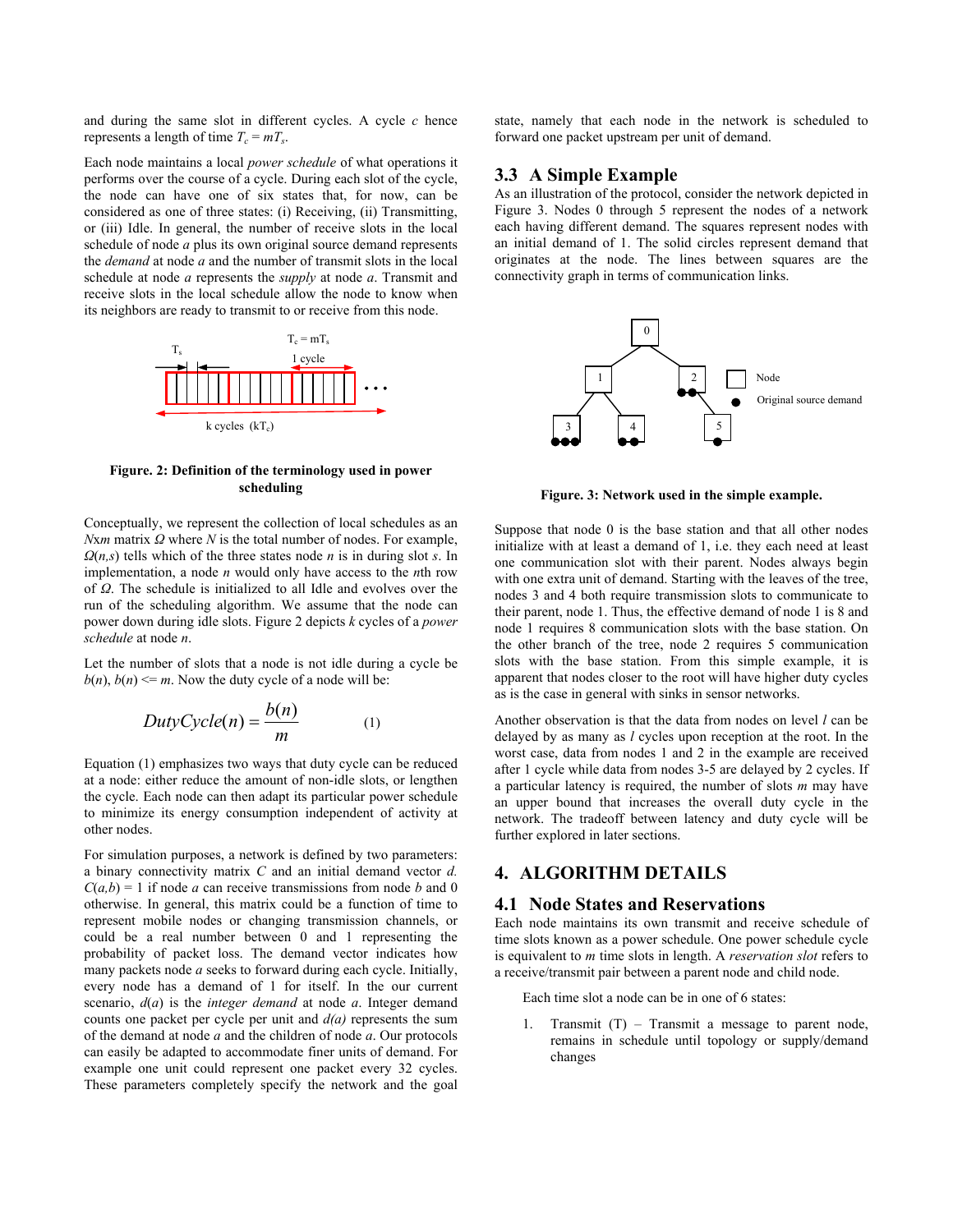- 2. Receive (R) Receive a message from child node, remains in schedule until topology or supply/demand changes
- 3. Advertisement (A) Broadcast an Advertisement from parent node for an available reservation slot, remains at most one cycle
- 4. Transmit Pending (TP) Send a reservation request to parent node, remains at most one cycle
- 5. Receive Pending (RP) Receive a reservation request from child, remains at most two cycles
- 6. Idle  $(I)$  After all current demand at this node has been met, the node can power down during idle slots

When a parent node broadcasts an advertisement for a reservation it marks the reservation slot (not the advertisement slot) in its own schedule as Receive Pending. If a child node has unmet demand and it hears an advertisement, it marks the reservation slot in its own schedule as Transmit Pending and sends a reservation request when the time slot arrives. An explicit example of the standard operation for two nodes (node 1 is closer to the base station than node 2) is shown in Table 1. Here node 1 and node 2 reserve time slot R for communication.

Table 1 shows the interaction between two nodes to set up communication. The headings *C* and *S* denote cycle number and slot number respectively. Node 1, the parent, begins by selecting an advertisement slot A and a reservation slot R at random from its idle slots. The reservation process requires three cycles. The first is the advertisement from the parent, the second is the response from the child and immediate confirmation, and the third is the first actual transmission of data. Thereafter, node 2 transmits during slot R. Advertisement messages carry the node id, number of hops from the base station, the current slot number, current demand, and reservation slot number. The return request messages carry the same information.

| C | S | Node 1                         | Node2                           |  |
|---|---|--------------------------------|---------------------------------|--|
|   | A | Advertise slot $R \rightarrow$ | Receive advertisement           |  |
| 2 | R | Send immediate<br>confirmation | $\leftarrow$ Request slot R     |  |
| 3 | R | Receive from Node 2            | $\leftarrow$ Transmit to Node 1 |  |
|   |   |                                |                                 |  |
|   | R | Receive from Node 2            | $\leftarrow$ Transmit to Node 1 |  |

**Table 1: Reservation between two nodes** 

# **4.2 Synchronization**

When a child node selects a parent it synchronizes its current time slot and slot number to that of its parent. Periodically, thereafter, the child node resynchronizes with its parent. Only coarse-grain synchronization is required due to the relatively large time slots. In the example from Table 1, node 2 synchronizes with node 1 during cycle 1 and time slot A. If available, link layer acknowledgements containing timestamps can be used for subsequent resynchronization. Otherwise, node 2 can snoop during a known transmission time of node 1. This requires node 1

to include a list or partial list of its transmission slots in its advertisement messages. A simple, but not optimal, solution is for node 2 to listen for node 1's periodic advertisements. This requires node 2 to turn on its radio periodically to listen for an advertisement from node 1.

# **4.3 Initialization**

There is no global initialization. The base station initializes by picking a reservation slot at random and listens for a return message during this slot during the following cycle. If a node is new to the network (i.e. it does not have a schedule), it sets its schedule to all idle and listens for at least one cycle for advertisements. Nodes set their demand to  $1 +$  their current demand. Nodes are fully powered-on in the initialization phase until they acquire an advertised slot. Nodes will choose a parent one hop away toward the base station having the least demand (smallest load). Additional metrics, such as link quality, can be supported by our protocol as well. Once a node has acquired enough reservation slots to meet its initial demand it begins to advertise itself and turn off the radio during idle slots. Note that in the algorithm below, Receive Pending (RP) and Transmit Pending (TP) refer to the same time slot in the parent schedule and child schedule respectively.

### **4.4 Main Operation**

Each node *n* runs the following procedure after initialization:

#### **For each cycle** *c*,

Pick an advertisement slot A randomly from idle slots

Pick a reservation slot RP randomly from idle slots

If (supply  $>=$  demand)

*Radio off during Idle slots* 

Schedule an advertisement during an A slot

Else

*Radio on and listen for advertisements* 

Schedule a reservation request during a TP slot

For each slot *s*, check power schedule  $Q(n,s)$ 

Case (T) – Transmit a message

Case (R) – Receive a message

Case (A) – Broadcast an advertisement for slot RP

Case (RP) – Listen for reservation requests

Case (TP) – Transmit a reservation request

Case (I) – Power down radio or Listen for advertisements if demand is unmet

#### **End**

Clear the current A, the previous TP, and the previous RP from the schedule.

#### **End**

Note that nodes always begin with *one extra unit of demand*, so bandwidth is immediately available all the way to the sink once a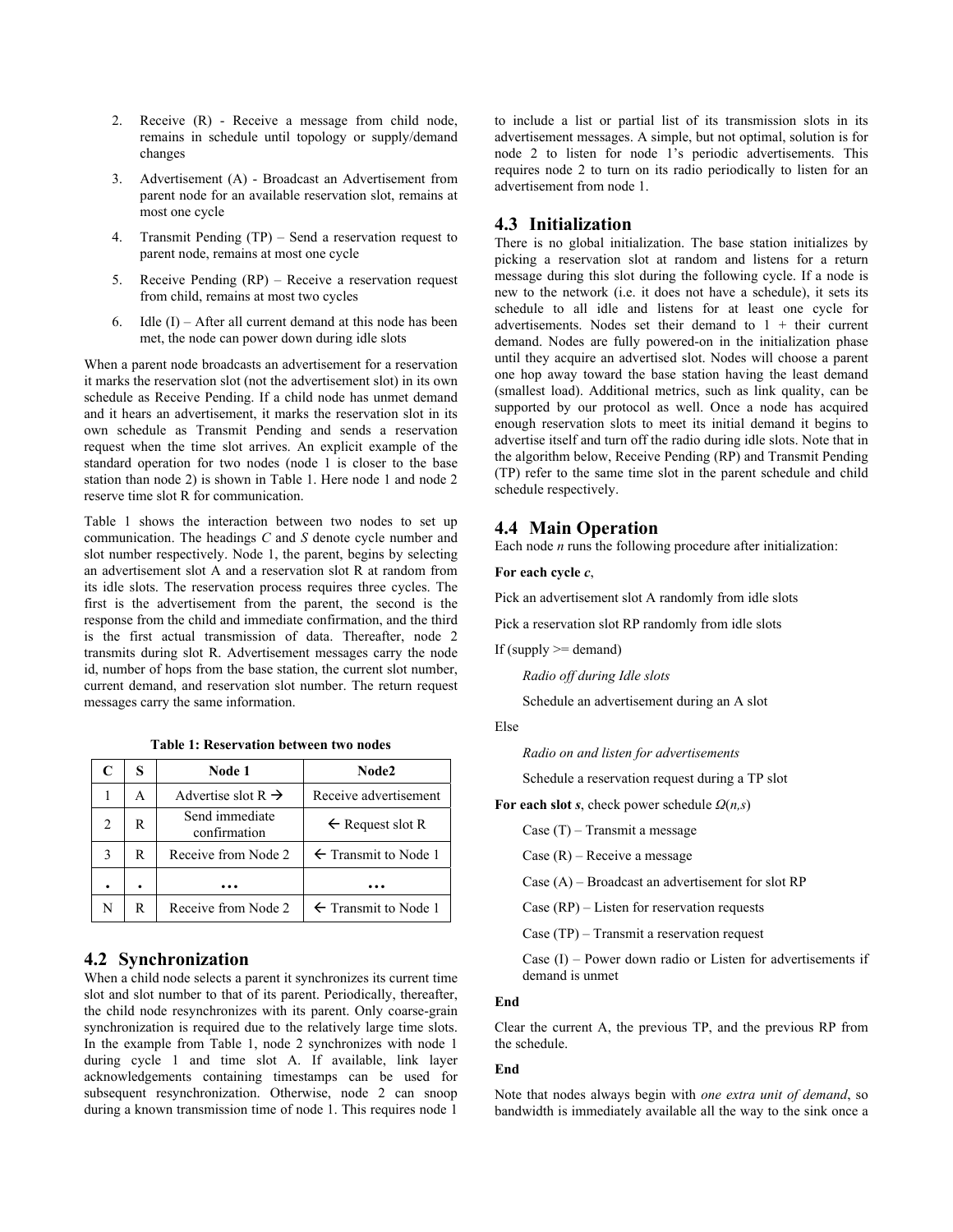reservation is made locally. A slot is officially reserved when a parent node receives and accepts a request during its current RP slot. If more than one request is received, the parent accepts the first request. The parent node sends an immediate confirmation acknowledgement and increases its demand by one unit and schedules an R during this slot. The child node increases its supply by one and schedules a T during this slot. The reservation does not have to be renegotiated and remains in effect indefinitely until a child cancels the reservation or the parent times out the reservation if no transmissions occur after some number of cycles. A parent node may also receive a request for decreased demand from a child during a scheduled R slot at which time the parent node sets the R slot to I and decrements its demand.

Notice here the radio on and off times. A node powers off its radio during idle slots when its demand is met. In sensor networks it is the *minority* of nodes that are varying their demand or moving about the network. The design of the protocol puts the onus on the node increasing its demand, the sending node, to listen for advertisements not the receiving node. Advertising nodes need only listen during one time slot, the Receive Pending slot. Similarly, the protocol design is also advantageous for initialization. The onus is on the joining node to listen until it attaches to the network. The advertising nodes need only listen during their Receive Pending slot. The emphasis is on conserving energy.

This algorithm runs on all nodes following initialization. Once all demand has been met at a node, it can power down its radio during idle slots to conserve energy otherwise it listens for advertisements. If more nodes are added to the network, the existing nodes will get new reservation requests and will re-enter the algorithm to maintain a state of extra supply.

### **4.5 Collisions and Message Loss**

The primary function of the local power schedules is to determine when to turn the radio on and off. The schedules derive solely from local information and do not give a global view of the network. Power scheduling relies on the presence of a MAC layer to handle channel access. A simple CSMA MAC will suffice because time division scheduling significantly reduces media contention. The minimum width of a time slot is set to allow transmission of at least two packets in the same slot, so at a minimum, two packets may transmit during the same time slot and the CSMA MAC will handle the channel access.

Collisions can occur in the network due to hidden terminals. This is because carrier sense can only detect potential collisions at the sender and not the receiver. In our protocol, collisions can occur when two children *out of radio range from each other* respond to the same reservation advertisement. When a child fails to acquire a reservation for some number of cycles, it may assume that such collisions are occurring, in which case, the child will send subsequent reservation requests with a probability  $P_{request} < 1$ . Some collisions may be due to one-off advertisement messages, the slots for which are randomly selected. In this case, message loss will not perennially happen during the same slot.

In the case where a node expects a message from a child (i.e. has R scheduled) and does not receive the message for several cycles, the topology of the network can be assumed to have changed and the R slot can be recycled and demand decremented. Through link

layer acknowledgements a parent can implicitly let a child know when messages have ceased to arrive and the child can recycle the T slot and decrement its supply.

## **5. EVALUATION**

The sensor nodes in our implementation are the MICA nodes manufactured by Crossbow running the TinyOS operating system and nesC [10] language developed at UC Berkeley. The TinyOS power management feature exports an interface that allows a program to easily power the radio on and off. MICA has an ATMEGA 128L processor [3], with 128K bytes of programmable flash, 4K bytes of SRAM, and 4K bytes of programmable EEPROM. It uses a TR1000 RF Monolithics [22] radio transceiver with a carrier frequency of 916.50 MHz and transmission rate of 40 Kbps.

# **5.1 A Simple Application**

To verify our protocols we implemented a simple inventory tracking application consisting of 5 stationary nodes, 7 mobile nodes, base station node, and database with user interface. The network continuously receives data at a rate of one packet per minute from mobile nodes used to track various pieces of equipment and forwards the packets to a base station. The area covers two rooms and adjoining corridor. The base station can receive packets wirelessly and send them to a PC through its serial port. The packets received at the PC are then logged to a remote database.

Using a similar setup we ran two simple tests to verify our assumptions about slotted scheduling and end-to-end fairness. One test uses slotted scheduling (via FPS) and the other test does not use slotted scheduling (Naïve store-and-forward). Six nodes send 100 36-byte packets at a rate of one packet per 3.2 seconds. Packets are sent across a 3-hop network with one exception: Node 3 in the Naïve test sends across 2 hops. The test begins after a start message is injected into the network.

**Table 2: Average number of packets received at the base station over 10 trials.** 

| Node  |       |       |       |       |       |       |
|-------|-------|-------|-------|-------|-------|-------|
| FPS   | 96.00 | 96.91 | 96.09 | 97.45 | 94.55 | 97.55 |
| Naïve | 28.64 | 1.55  | 54.36 | 18.45 | 18.18 | 16.91 |

Table 2 displays the average number of packets received at the base station over 10 trials. With slotted scheduling almost all of the packets are received. Without slotted scheduling most of the packets are lost due to contention and interference.

This test illustrates that slotted scheduling can provide end-to-end fairness and significantly reduce contention in multi-hop networks.

# **5.2 Experimental Setup**



**Figure 4: Network used in MICA experiments.**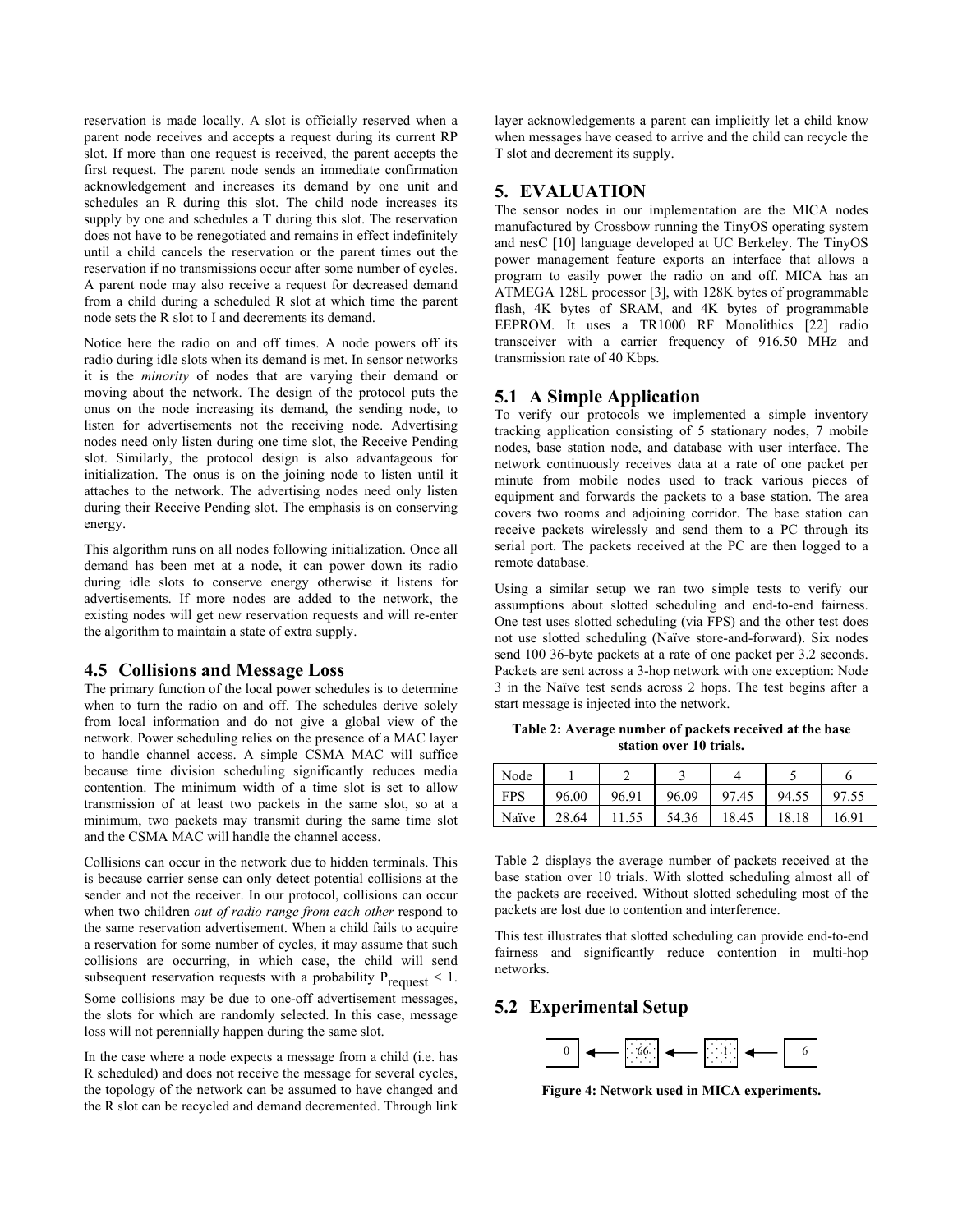

**Figure 5: Measured current at node 1 with and without power management over 10 seconds.** 

To obtain the measurements in sections 5.2 and 5.3, we use a simple 4-node setup where all nodes are in proximity of the base station in order that their messages may be over-heard and logged to a file. Figure 4 shows the 3-hop network we used in energy savings and network adaptation experiments. Node 6 is the sender, node 1 and node 66 are intermediate nodes, and node 0 is the base station node connected to a PC.

## **5.3 Energy Savings**

In this experiment we measure the current at an intermediate node in its steady state while it is forwarding packets. One measurement is taken with power management enabled and one measurement is taken with power management disabled. When power management is enabled we run our protocol and power down the radio during idle time slots. When power management is disabled we run our protocol and leave the radio on during idle time slots. The energy consumption is measured at node 1. Node 6 sends a 36-byte data packet once per cycle, every 2.6 seconds. There are 40 times slot per cycle and each time slot is 65 ms.

Figure 5 shows the current of node 1 in mA without power management (top) and with power management (bottom). Ten seconds of data are captured at a 1 ms sample rate. MICA 128L nodes have a boost converter; we took our measurements with the boost converter turned off. We use an instrumentation amplifier with a gain of 85 and measure voltage across a 1.1 Ohm resistor with an oscilloscope. Hence the current in mA is:

Current [mA] = (voltage [V] / (85 \* 1.1) ) \* 1000 (2)

With power management disabled the average current measured is 8.144 mA. With power management enabled the average current is 1.412 mA. A high-performance AA battery has a capacity of  $\sim$ 1800 mA-hours. So, when power management is disabled the

average battery life is 221.02 hours (~9 days) and with power management enabled the average battery life is 1274.79 hours  $(\sim 53$  days).

When in a steady state each node can be in 1 of 5 states in each time slot: Transmit (T), Receive (R), Receive Pending (RP), Advertisement (A), or Idle (I). In the steady state we will not observe Transmit Pending states since no advertisements are being responded to. From analyzing our session log we can determine the schedules of each node.

**Table 3: Calculation of duty cycle from observed schedules** 

| N  | т | R | RP | А |    | Duty |
|----|---|---|----|---|----|------|
| 66 |   |   |    |   | 32 | 20%  |
|    |   |   |    |   | 34 | 15%  |
|    |   |   |    |   | 39 | 2.5% |

Now we can determine the expected duty cycle for each node. Table 3 displays the count of slot states in the schedule of each node *N*. The duty cycle is the number of active slots per cycle divided by the total number of slots in a cycle. For a cycle length of 40 time slots, the expected duty cycle for Node 1 is 15%  $(6/40)$ .

To determine the actual duty cycle measured at node 1 over 10 seconds, we count the number of samples that node 1 registers a current greater than a 4 mA and divide this by the total number of samples in the 10 second period:

1455 samples  $/ 10000$  samples = 14.55% duty cycle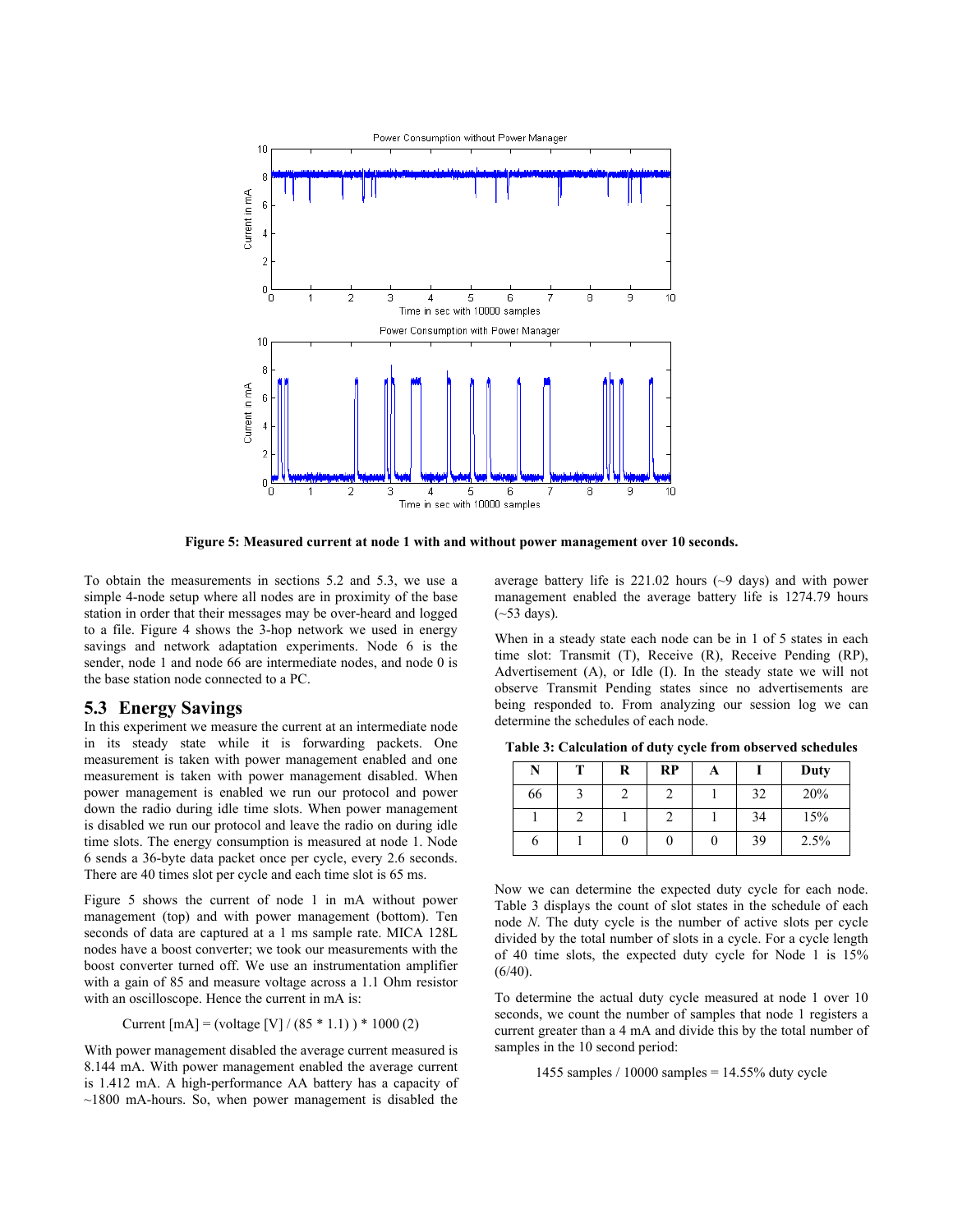This empirical calculation closely matches the theoretical 15%. Since the 10-second window represents about 3.85 cycles and not an integral number, we expect some small deviation from the theoretical results. As a comparison to the time-based duty cycle computation, we can equally calculate the change in energy expenditure when the power management protocol is enabled.

decreased demand mechanism would not have messages for snooping.)

The experiment runs as follows. After each node initializes with a demand of 1, node 6 repeats the following sequence, {send 2 requests to increase demand, wait, send 2 requests to decrease demand, wait}. The longer wait period ameliorates visualization



**Figure 6: Nodes adapting to changing demand in the network.** 

We divide the average current measured with power management enabled by the average current measured with power management disabled.

#### $1.412$  mA  $/ 8.144$  mA =  $.1734$

If the sleeping current draw of the node were zero, we would expect this 17% value to match with the duty cycle. However, the microprocessor still draws current when the radio is powereddown and hence the ratio is slightly higher. We are not certain why the peak current draw using the power management protocol is below that of the disabled case, but were these two values equal, the 17% calculated would rise another few percentage points.

### **5.4 Network Adaptation**

In this experiment we test that the network adapts to varying demand and measure how long it takes the network to react to the fluctuating demand across two intermediate nodes. Figure 4 shows the network used in this experiment. There are 40 time slots per cycle and each time slot is 80ms. Because of the proximity of the request and confirmation messages it was necessary to slow the experiment down, so that the logger at the base station could capture all the messages. The time slot was lengthened and a delay of 5 ms was added between the two messages. All measurements are taken running our protocol with power management enabled.

Recall from Section 4 that demand is increased through request messages. For decreases in demand, we send negative reservation requests during the next scheduled Transmit slot. (The implicit

of subsequent messages. We ran the test 10 times collecting ~30 data points per test.

Figure 6 shows the results of one such test. The X-axis is time in seconds. The Y-axis is the current demand at an intermediate node at the time it sends a reservation confirmation message. The two intermediate nodes, node 1 and node 66, are shown. At the beginning of the experiment node 1 has a demand of 1 and node 66 has a demand of 2. The first data point shows Node 1 sending a confirmation to node 6 with a demand of 2. The second data point shows node 66 sending a confirmation to node 1 with a demand of 3 after 4471 ms. At this point node 6 has joined the network and will begin sending alternating demand in steps of 2. There are 2 positive requests followed by 2 negative requests taking 10792 ms, 3681 ms, 462 ms, and 700 ms respectively to percolate to node 66. These delays are known as the *response time.* 

To increase its supply, node 1 first turns on the radio, listens for the next advertisement, waits for the advertised reservation slot, and sends the request. Confirmation is received in the same time slot. Delay is related to the length of the slot cycle; here it is 3.2 seconds. In an ideal situation with no packet loss or collisions we expect to wait less than 2 cycles to send a request: at most 1 cycle to hear an advertisement, and at most 1 cycle to meet the reservation slot. If the radio was not powered down during idle slots, there is no wait time for the next advertisement. However, our primary goal is to conserve the battery life, so we use power management.

The square in Figure 6 shows the last 8 requests from the test above. Node 66 is shown responding to requests seemingly out of order. Node 1 sends requests  $\{+2,-2,+2,-2\}$ . Node 66 responds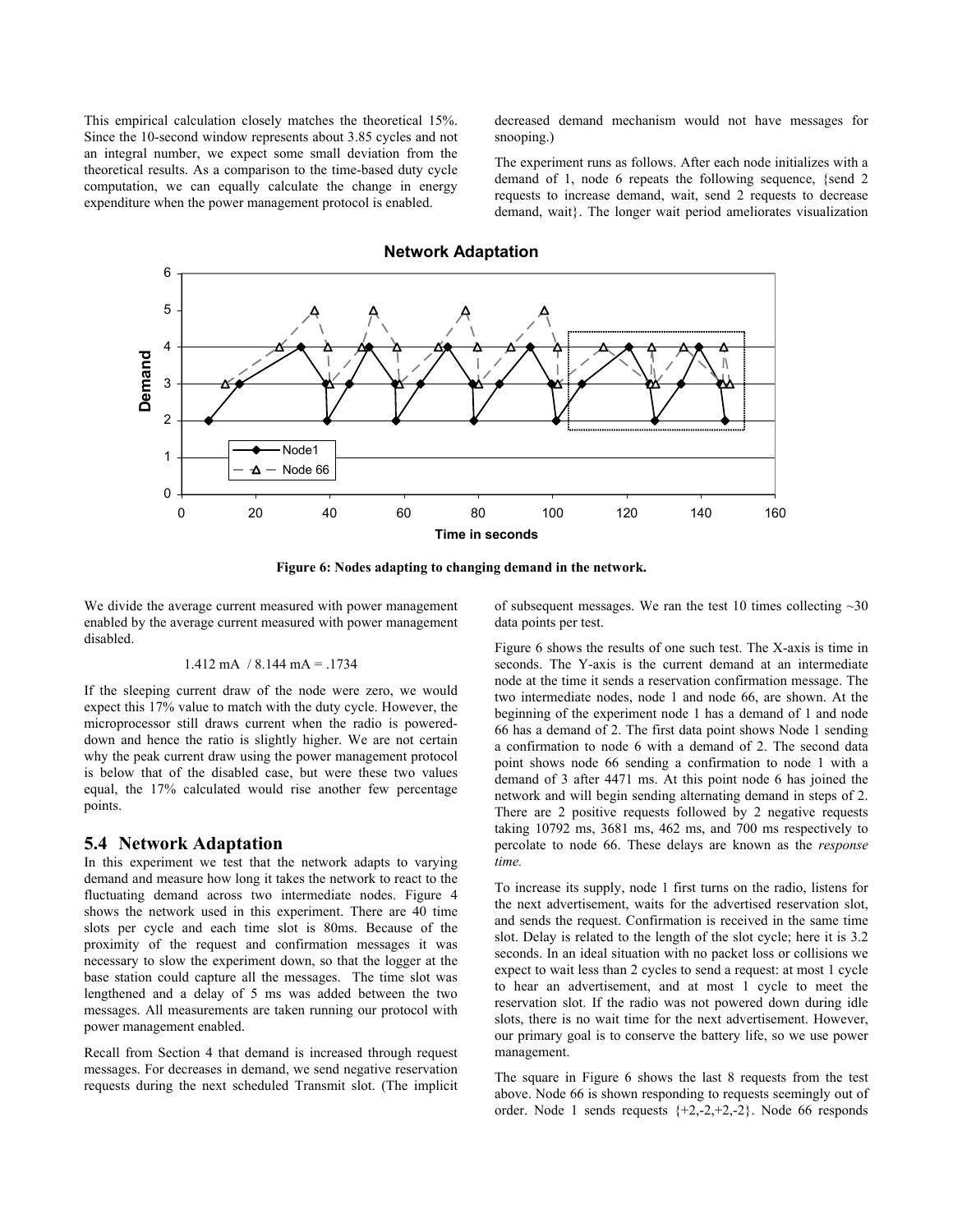with  $\{+1,-1,+1,-1,+1,-1,+1,-1\}$ . These anomalies are caused by the random placement of advertisement and reservation slots, which may reorder the requests slightly. Positive requests are sent in the next reservation slot, which has a random position, while negative requests are sent in the next Transmit slot, which has a fixed position. However, the supply and demand mechanism eventually balances out.

The histogram in Figure 7 is collected from 100 data points collected from 7 of our tests. It shows the time difference between node 66 sending a reservation confirmation and node 1 sending a reservation confirmation. It represents the time when node 66 reacts to a request for demand from the sending node 6.



**Figure 7: Histogram showing the distribution of response times in the test network**.

The majority falls below the expected worst-case response time of 6.4s. The outliers to the right represent lost advertisement messages.

The earlier arrivals to the left are the result of the first-come firstserve nature of packet transmission. There is no notion of bandwidth ownership. Messages are forwarded in the next available Transmission slot

# **5.5 Latency vs. Energy Tradeoff**

In this experiment we use simulation to show the tradeoff between latency and energy. For simplicity, the network used is a 15-node binary tree with a fixed demand of one unit per node, yielding a total network demand of 14. The demand at each node therefore is one unit per child node plus one unit for itself.

Figure 8 is a parametric graph with *m* as the parameter. The Xaxis represents latency, measured as the number of slots that occur from the time a message is sent from a leaf node to the time it is received at the base station, as *m* increases from 30 to 1000. In simulation one full cycle passes before forwarding a message one level. For example if  $m = 40$  then  $X = 120$  because there are 3 hops between leaf and root. The Y-axis represents the overall duty cycle as *m* increases from 30 to 1000. For example, in this experiment when  $m = 40$ , we expect to save approximately 90% of the original power in the network to satisfy a demand of 14. Lengthening the cycle time and thus increasing the latency can save more power

### **6. RELATED WORK**

Energy optimizations in wireless sensor networks must be considered at every stage of the hardware and software architectures. In hardware there are energy efficient solutions for the microcontroller, radio, signal processing, sensors, and power supply. Energy-aware software solutions are being addressed as well. There is ongoing research in the areas of energy efficient MAC, routing, topology management protocols, and in-network processing. Energy issues for sensor networks are explored in [8,19,21]. These works make clear one of the most significant sources of power consumption is the radio. Most importantly, because the energy cost of the radio's idle mode differs little from the receive mode the radio must actually be turned off.



**Figure. 8. Overall duty cycle versus latency for varying values of cycle length (***m***)** 

This is the motivation for the research into energy-efficient MAC layers. There are two broad classes of MAC: contention based [20,30] and TDMA based [26,21]. PAMAS [20] enhances the MACA protocol with the addition of a signaling channel. It powers down the radio when it hears transmissions over the data channel or receptions over the signaling channel. S-MAC [30] incorporates periodic listen/sleep cycles. In order to communicate, neighboring nodes periodically exchange their listen schedules. In the listen phase nodes transmit RTS/CTS packets. They use their normal sleep phase to send data.

Although ours is not a MAC protocol, we draw our inspiration from the TDMA-based energy-aware solutions. TDMA based protocols have natural idle times built into their schedules where the radio can be powered down. Additionally they do not have to keep the radio on to detect contention and avoid collisions. Centralized energy management [1] uses cluster-heads to manage CPU and radio consumption within a cluster. Centralized solutions usually do not scale well because inter-cluster communication and interference is hard to manage. Self organization [26] is non-hierarchical and avoids clusters altogether. It has a notion of super frames similar to TDMA frames for time schedules and requires a radio with multiple frequencies. It assumes a stationary network and generates static schedules. This scheme has less than optimal bandwidth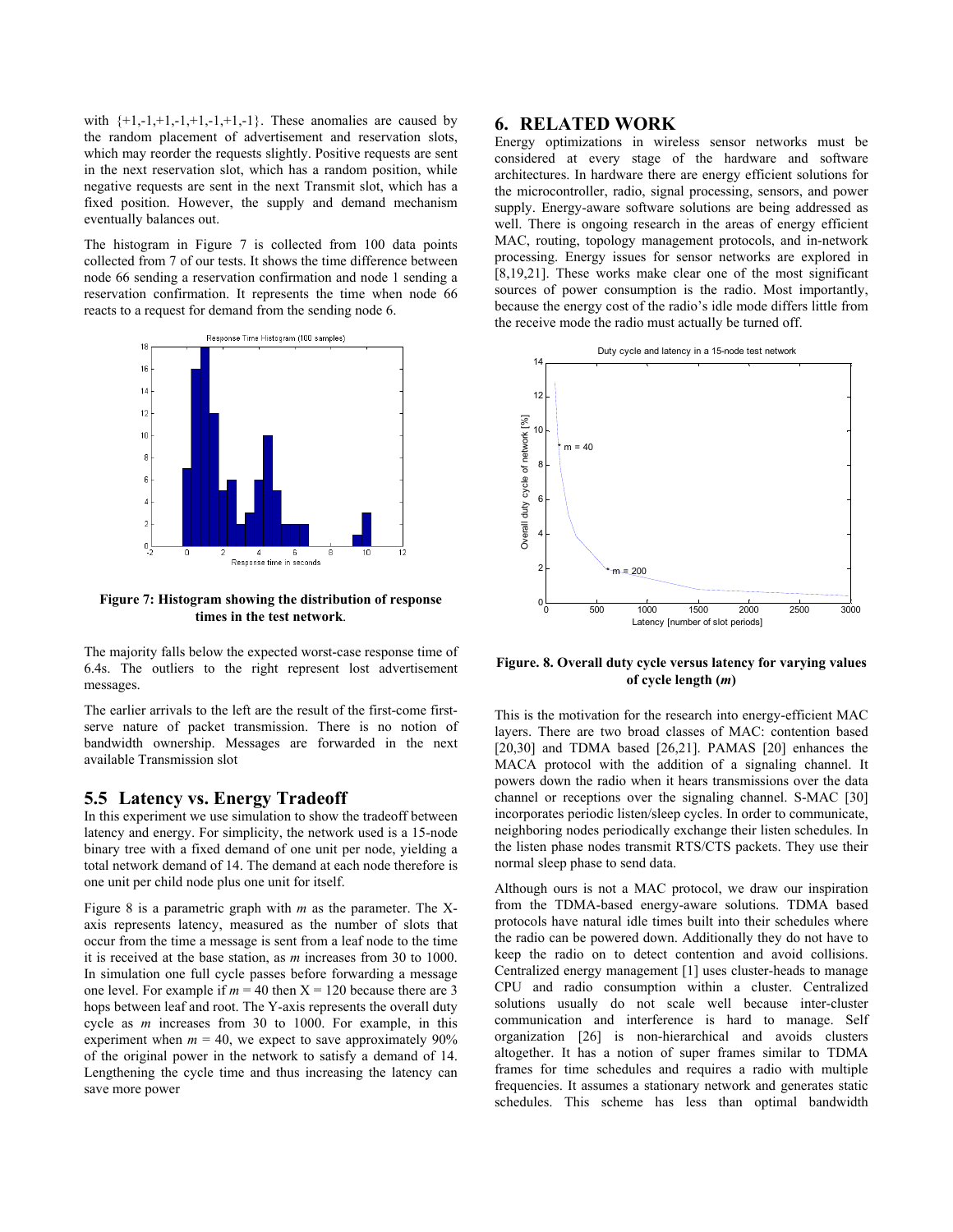allocation. Slot reservations can only be used by the node that has the reservation. Other nodes cannot reuse the slot reservation.

*Flexible Power Scheduling* does not have a strict notion of bandwidth ownership. It is more a reservation for satisfied demand. A message is simply forwarded during the next available Transmit slot and all reserved demand is guaranteed to be met.

Energy-efficient routing in wireless ad-hoc networks has been explored by many authors, see [23,31,15,11] for examples. Topology management approaches exploit redundancy to conserve energy in high-density networks. Redundant nodes from a routing perspective are detected and deactivated. Examples of these approaches are GAF [29] and SPAN [8]. Our approach does not seek to find minimum routes or redundancy. These protocols are designed for systems that require much more general communication throughout the network. Since we are dealing with a more constrained tree topology, we can design a communications protocol with less generality and hence less flooding of messages through the network. As energy considerations are paramount, a specific implementation of a protocol is better suited for our target applications. We also are not interested in a system with a dedicated global initialization phase – demand must be incorporated into the network schedules as data requirements change and as nodes come and go or fail and restart.

In addition to energy conservation, time synchronization is an important consideration for sensor networks. In RBS [9], nodes send reference beacons to their neighbors using physical-layer broadcasts. This methodology indicates that wireless nodes can be synchronized to levels beyond those required by our algorithms. Since we do not require such fine resolutions or the global clock federation we can rely instead on a much simpler local synchronization protocol.

# **7. CONCLUSIONS AND FUTURE WORK**

*Flexible Power Scheduling* allows us to exploit the natural energy conservation inherent in slotted time division schemes. In this paper we presented a dynamic distributed time division scheduling protocol that facilitates power management by enabling nodes to turn off their radios during idle slots. The algorithm supports variation in traffic load through the use of a supply and demand based protocol. Specifically, the protocol provides local communication schedules for a multi-hop sensor network without global control or re-initialization phase and acts only on locally acquired information.

A novel, two-level architecture combines coarse grain scheduling at the routing layer to plan radio on/off times and fine grain medium access control to provide channel access. Bandwidth allocation is first come first serve. Messages are sent during the next Transmission time slot. They can be aggregated or sent serially bounded by the duration of the time slot.

Implementation and simulation have both shown that power scheduling reduces the energy consumption at all levels of the network and that the network can adapt schedules locally to changing demand. By increasing latency in the network, power requirements can be further reduced. We have shown that we can significantly reduce non-idle slots by locally managing supply and demand. In future work we will investigate the energy savings network-wide or at the macro level.

Also, in future work, we will explore *fractional demand*. Our current algorithm supports integer demand. Consider, for example, an application that sends a message only once per minute. If a schedule has 40 time slots in one cycle and each slot is 50ms long, then a packet will be forwarded every 30 cycles. That leaves 29 cycles where a particular time slot may be used by up to 29 other nodes. If we allocate demand by fractions then downstream nodes can share time slots achieving much better bandwidth utilization.

Flexible Power Scheduling is aimed toward data collection kinds of applications. Currently, communication is assumed to be primarily one-way, toward a base station. Many data collection applications like TinyDB [16] require broadcast or multicast as well and in future work we will extend our algorithm to support such communication.

# **8. ACKNOWLEDGMENTS**

We are much indebted to Rob Szewczyk for his continuous help, support, and advice on the topics of power management and TinyOS. We also thank Cathy Tao for her work on data collection. This work was supported in part by DARPA, grants F33615-01-C-1895 and N6601-99-2-8913, and by Intel Corporation.

# **9. REFERENCES**

- [1] K.A. Arisha, M.A. Youssef, M.F. Younis, "Energy-aware TDMA based MAC for sensor networks," IEEE IMPACCT 2002, New York City, NY, USA, May 2002.
- [2] G. Asada, M. Dong, T. S. Lin, F. Newberg, G. Pottie, W. J. Kaiser, H. O. Marcy, "Wireless integrated network sensors: low power systems on a chip," ESSCIRC '98. Proceedings of the 24th European Solid-State Circuits Conference, The Hague, Netherlands, September 1998.
- [3] Atmel Corporation: AVR 8-bit RISC processor. http://www.atmel.com/atmel/products/AVR.
- [4] B. Chen, K. Jamieson, H. Balakrishnan, and R. Morris, "Span: an energy-efficient coordination algorithm for topology maintenance in ad hoc wireless networks," MobiCom 2001, Rome Italy, July 2001.
- [5] W.S. Conner, L. Krishnamurthy, and R. Want, "Making everyday life a little easier using dense sensor networks," Proceeding of ACM Ubicomp 2001, Atlanta, GA, Oct. 2001.
- [6] Crossbow Technology Inc.: http://www.xbow.com/Products/Wireless\_Sensor\_networks. htm.
- [7] Digital Sun, Inc.: http://digitalsun.com
- [8] L. Doherty, B.A. Warneke, B.E. Boser, K.S.J. Pister, "Energy and Performance Considerations for Smart Dust," International Journal of Parallel Distributed Systems and Networks, Volume 4, Number 3, 2001, pp. 121-133.
- [9] J. Elson, L. Girod and D. Estrin, "Fine-grained network time synchronization using reference broadcasts," OSDI 2002, Boston, MA, USA, December 2002.